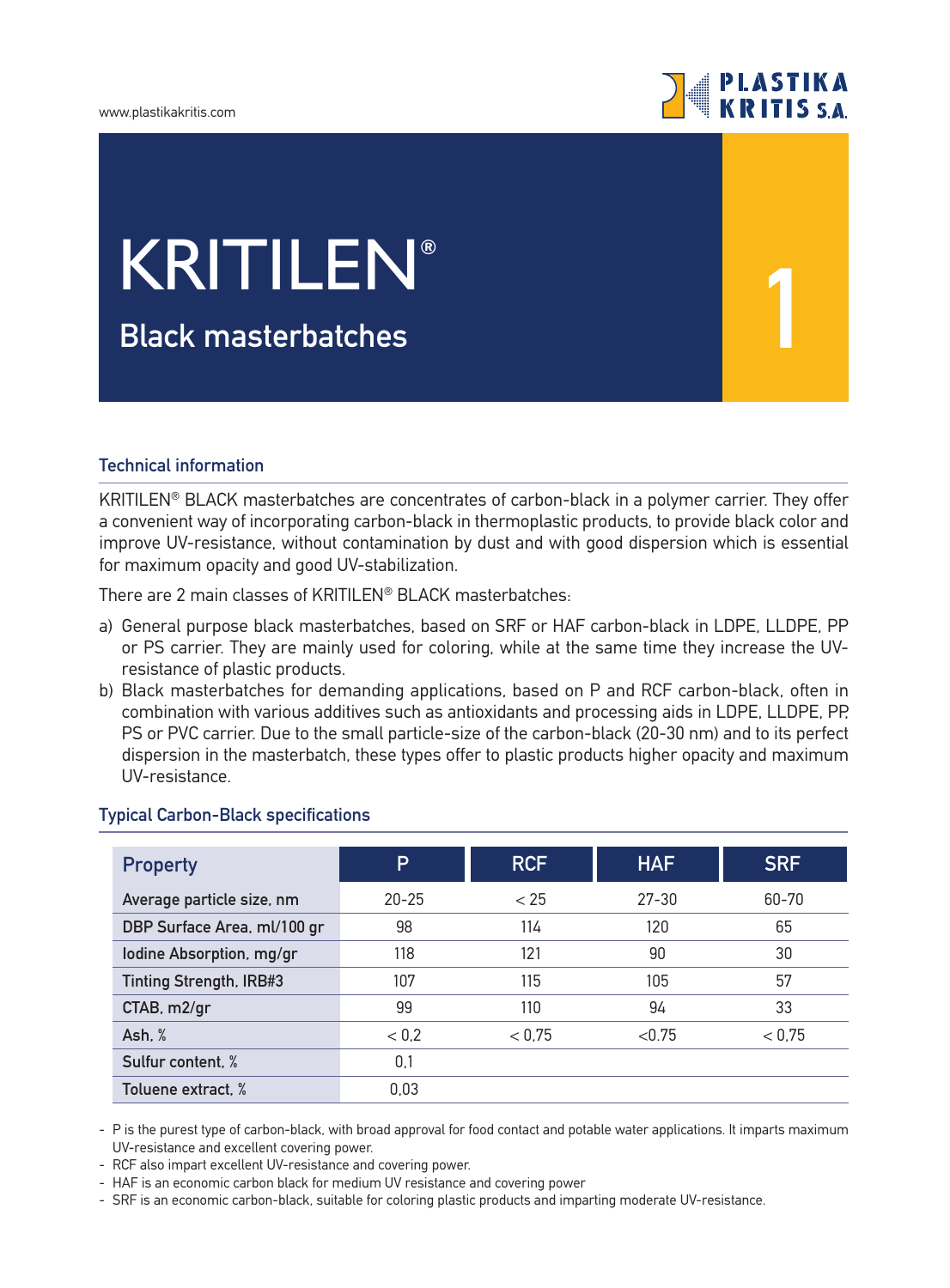

## **KRITILEN® Black Masterbatches product range**

| <b>KRITILEN®</b><br><b>Black</b> | Carrier Resin                      | $\approx$<br>Carbon-black | Carbon-black type        | Filler          | Antioxidants | Processing Aid | Inj./Blow-moulding  | Films / Sheets         | Thin films             | Pipes                  | Pipes (pot. water) | <b>Geomembranes</b> | Tapes / geotextiles | <b>Fibers</b> |
|----------------------------------|------------------------------------|---------------------------|--------------------------|-----------------|--------------|----------------|---------------------|------------------------|------------------------|------------------------|--------------------|---------------------|---------------------|---------------|
| 320                              | PE                                 | 20                        | <b>SRF</b>               | $\blacklozenge$ |              |                | $\bullet$           | O                      |                        |                        |                    |                     |                     |               |
| 325                              | PE                                 | $\overline{25}$           | <b>SRF</b>               | ٠               |              |                | $\bullet$           | 0                      |                        |                        |                    |                     |                     |               |
| 331                              | $\overline{PE}$                    | 30                        | <b>SRF</b>               | ٠               |              |                | $\bullet$           | 0                      |                        |                        |                    |                     |                     |               |
| 335                              | PE                                 | $\overline{35}$           | <b>SRF</b>               | ٠               |              |                | $\bullet$           | $\bullet$              |                        |                        |                    |                     | 0                   |               |
| 340                              | PE                                 | 40                        | <b>SRF</b>               | ٠               |              |                | $\bullet$           | $\bullet$              |                        |                        |                    |                     | $\mathsf O$         |               |
| 349                              | PE                                 | $\overline{50}$           | <b>SRF</b>               | ٠               |              |                | $\bullet$           | $\bullet$              | $\bullet$              | $\bullet$              |                    |                     | $\circ$             |               |
| 3491                             | $\overline{PE}$                    | $\overline{50}$           | <b>SRF</b>               | ٠               |              |                | $\bullet$           | $\bullet$              | $\bullet$              | $\bullet$              |                    |                     | $\circ$             |               |
| 350                              | $\overline{PE}$                    | $\overline{50}$           | <b>SRF</b>               |                 |              |                | O                   | $\bullet$              | $\bullet$              | $\bullet$              |                    |                     | $\mathsf{O}\xspace$ |               |
| 351                              | PE                                 | 50                        | <b>SRF</b>               |                 |              | ٠              | 0                   | $\bullet$              | $\bullet$              | $\bullet$              |                    |                     |                     |               |
| 354                              | PE                                 | 50                        | <b>SRF</b>               |                 |              | ٠              | 0                   | $\bullet$              | $\bullet$              | $\bullet$              |                    |                     |                     |               |
| A354                             | PE                                 | $\overline{50}$<br>60     | <b>SRF</b>               |                 | ٠            | ٠              | $\circ$             | $\bullet$              | $\bullet$              | $\bullet$              |                    |                     |                     |               |
| 360<br>3601                      | $\overline{PE}$<br>$\overline{PE}$ | 60                        | <b>SRF</b><br><b>SRF</b> |                 |              |                | O                   | $\bullet$<br>$\bullet$ | $\bullet$<br>$\bullet$ | $\bullet$<br>$\bullet$ |                    |                     |                     |               |
| 515                              | PE                                 | $\overline{15}$           | <b>RCF</b>               | ٠               |              | ٠              | 0<br>$\bullet$      |                        |                        |                        |                    |                     |                     |               |
| 520                              | PE                                 | $\overline{20}$           | <b>RCF</b>               | $\blacklozenge$ |              |                | $\bullet$           | 0                      |                        |                        |                    |                     |                     |               |
| 525                              | PE                                 | $\overline{25}$           | <b>RCF</b>               | ٠               |              |                | $\bullet$           | O<br>$\bullet$         |                        |                        |                    |                     |                     |               |
| 530                              | PE                                 | $\overline{30}$           | <b>RCF</b>               | ٠               |              |                | $\mathsf{O}\xspace$ | $\bullet$              |                        | $\bullet$              |                    |                     |                     |               |
| 438                              | PE                                 | 40                        | <b>RCF</b>               |                 |              |                | $\mathsf{O}\xspace$ | $\bullet$              | $\bullet$              | $\bullet$              |                    | $\mathsf O$         |                     |               |
| A441                             | PE                                 | 40                        | <b>RCF</b>               |                 | ٠            |                | $\mathsf O$         | $\bullet$              | $\bullet$              | $\bullet$              |                    | $\circ$             |                     |               |
| A445                             | PE                                 | 40                        | <b>RCF</b>               |                 | ۰            | ٠              | $\mathsf O$         | $\bullet$              | $\bullet$              | $\bullet$              |                    | $\mathsf O$         |                     |               |
| 440P                             | PE                                 | 40                        | $\sf P$                  |                 |              |                | $\circ$             | $\bullet$              | $\bullet$              | $\bullet$              | $\bullet$          | $\mathsf O$         | $\mathsf O$         |               |
| 4403P                            | PE                                 | 40                        | $\overline{P}$           | ٠               |              |                | $\mathsf O$         | $\bullet$              | $\bullet$              | $\bullet$              | $\bullet$          | 0                   |                     |               |
| 4401P                            | PE                                 | 40                        | $\overline{P}$           |                 |              |                | $\mathsf O$         | $\bullet$              | $\bullet$              | $\bullet$              | $\bullet$          | 0                   | $\bullet$           | $\bullet$     |
| 4410P                            | PE                                 | 40                        | $\overline{P}$           |                 |              |                | $\mathsf{O}\xspace$ | $\bullet$              | $\bullet$              | $\bullet$              | $\bullet$          | 0                   | $\bullet$           | $\bullet$     |
| A442P                            | PE                                 | 40                        | $\overline{P}$           |                 | ٠            |                | 0                   | $\bullet$              | $\bullet$              | $\bullet$              | $\bullet$          | $\bullet$           | $\mathsf O$         |               |
| A446P                            | $\overline{PE}$                    | 40                        | $\overline{P}$           |                 | $\bullet$    | ٠              | O                   | $\bullet$              | $\bullet$              | $\bullet$              | $\bullet$          | $\bullet$           | $\circ$             |               |
| <b>PP940</b>                     | PPH                                | $\overline{40}$           | <b>SRF</b>               |                 |              |                | O                   | $\bullet$              |                        |                        |                    |                     |                     |               |
| <b>PP942P</b>                    | <b>PPH</b>                         | 40                        | $\sf P$                  |                 |              |                | $\mathsf{O}\xspace$ | $\bullet$              |                        |                        | $\bullet$          |                     | $\bullet$           |               |
| <b>PPA932P</b>                   | <b>PPH</b>                         | 30                        | $\overline{P}$           |                 | ٠            |                | $\mathsf{O}\xspace$ | $\bullet$              |                        |                        | $\bullet$          |                     | $\bullet$           |               |
| PPFA934P                         | PPH                                | $\overline{30}$           | P                        |                 | ٠            |                | O                   | $\bullet$              |                        |                        |                    |                     | $\bullet$           | $\bullet$     |
| <b>PPFA9421P</b>                 | <b>PPH</b>                         | 40                        | P                        |                 | ٠            |                | 0                   | $\bullet$              |                        |                        |                    |                     | $\bullet$           | $\bullet$     |
| <b>PPA9453P</b>                  | PPH                                | 40                        | $\overline{P}$           |                 | ٠            |                | $\mathsf O$         |                        |                        |                        |                    |                     | $\bullet$           |               |
| <b>PS740</b>                     | <b>PSGP</b>                        | 40                        | <b>SRF</b>               |                 |              |                | $\mathsf O$         | $\bullet$              |                        |                        |                    |                     |                     |               |
| <b>PS758</b>                     | <b>PSGP</b>                        | 50                        | <b>SRF</b>               |                 |              |                | $\mathsf{O}\xspace$ | $\bullet$              |                        |                        |                    |                     |                     |               |
| <b>PS725P</b>                    | <b>PSGP</b>                        | 25                        | P                        |                 |              |                | 0                   | $\bullet$              |                        |                        |                    |                     |                     |               |
| <b>PS7405P</b>                   | <b>PSGP</b>                        | 40                        | $\overline{P}$           |                 |              |                | $\mathsf O$         | $\bullet$              |                        |                        |                    |                     |                     |               |
| PV89005                          | p-PVC                              | 20                        | P                        | ۰               |              |                |                     |                        |                        |                        |                    |                     |                     |               |
| PV89006                          | p-PVC                              | 30                        | <b>HAF</b>               | ٠               |              |                |                     |                        |                        |                        |                    |                     |                     |               |
|                                  |                                    |                           |                          |                 |              |                | $\bullet$ : yes     |                        |                        | • : recommended        |                    |                     | o : can be used     |               |

Modified versions of the above products can be produced upon request, e.g. with another base resin, carbon-black type/content or containing different types/levels of additives.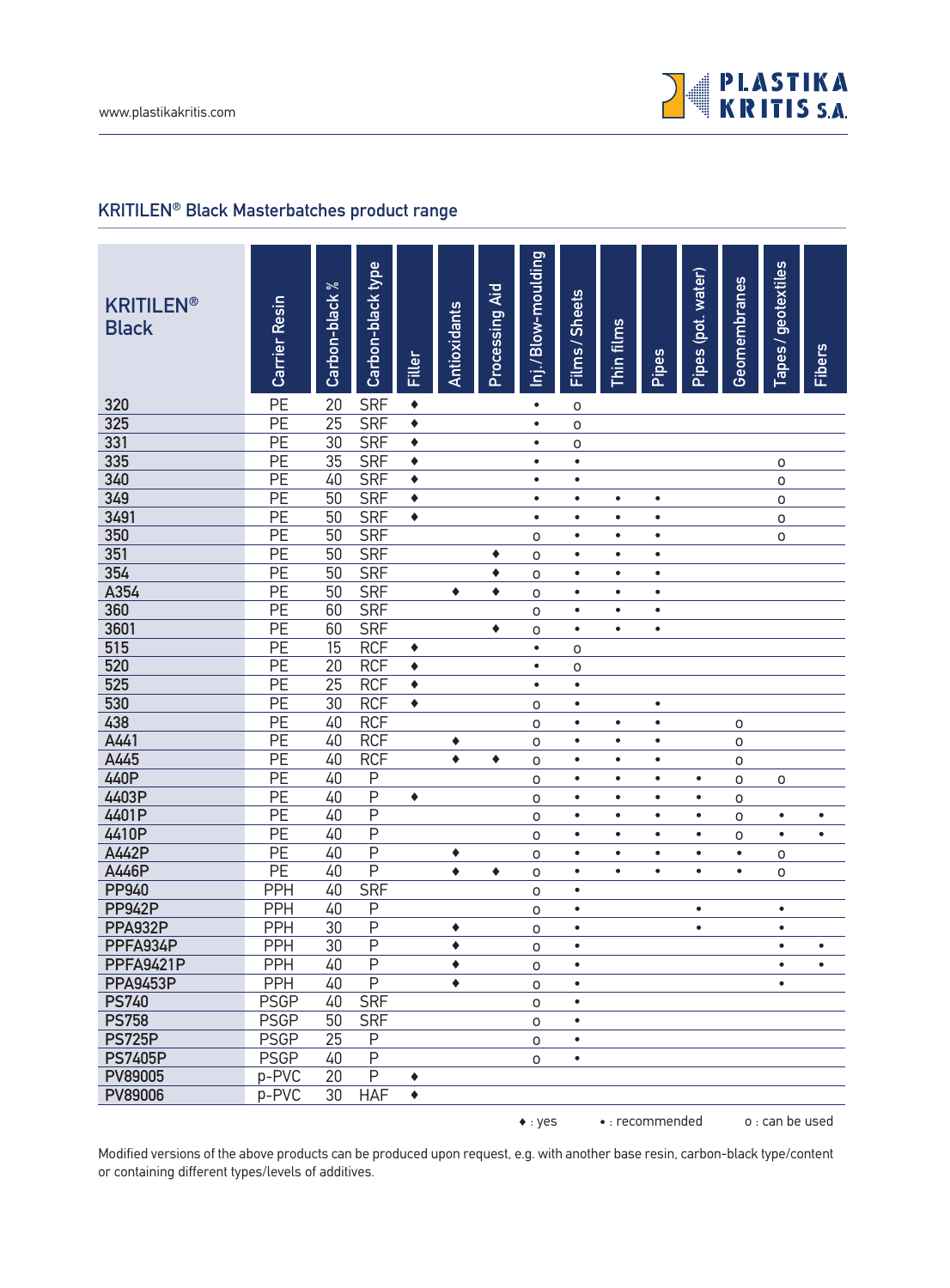#### **Selection guide**

#### **a) Injection & blow-molding**

BLACK 320, 325 & 331 as well as BLACK 515,520,525 & 530 are general purpose economic products. They contain a relatively high amount of filler, which increases the rigidity of the final products and ensures faster mould cooling, i.e. increased output. BLACK 515,520,525 & 530, due to the small particle size of the carbon-black they contain, offer good coloring strength at lower addition levels. For PP products it is advisable to use PP940, while for PS products PS740 or PS758.

When food approval is required, it must be checked whether SRF and/or RCF type carbon-black is approved in the specific country, otherwise 440P must be selected for PE, PP942P for PP and PS725P for PS products.

#### **b) Films**

For relatively thick films (> 40 mic.), BLACK 335, 340, 349, 3491,350,525 or 530 are the most popular and economic options.

For thin films (20-25 mic.) with relatively short-lifetime BLACK 350 & BLACK 360 is the recommended choice, while for longer lifetime BLACK 525, 530 and 438 are more suitable as they ensure better UVresistance due to the small particle size of the carbon-black.

For very thin films (15-20 mic.) BLACK 440P, BLACK 4403P, BLACK 4401P and BLACK 4410P have proven to offer the best results, due to their perfect dispersion and the high UV-resistance they impart. For long outdoor exposure in areas with strong sun radiation and high temperature (long-life mulch films, stretch silage) BLACK A442P which contains a special package of antioxidants, offers additional protection from surface oxidation. For better processing of LLDPE & HDPE at high output rates, BLACK A446P, which contains PPA, is an even better alternative.

#### **c) Geomembranes, pond liners**

BLACK A442P at an addition of 6-7 % offers outmost UV-resistance. Its antioxidant package protects the surface from thermal oxidation. For a smoother surface, BLACK A446P which contains PPA should be evaluated. Both products have wide approval for potable water. For less critical applications, BLACK A441 or A445 could be used.

#### **d) Stretched tapes, geotextiles,**

BLACK 4401P, BLACK PPFA934P and BLACK PPF9421P (for PP tapes) are particularly suited for this application. Both ensure excellent UV-resistance, trouble-free processing and deep coloration. BLACK 438 can also be used for less demanding applications. For applications not requiring high UVresistance, BLACK 340, 349, 3491, 350 and 360 are economic and reliable solutions.

#### **e) PE & PP extruded nettings**

The most recommended products for this application are BLACK 440P and PPA932P, which ensure very high UV-resistance for long outdoor exposure.

#### **f) Polyethylene Pipes**

For low-pressure LDPE pipes BLACK 340 (at 6 %), 349, 3491 & 350 (at 5 %) & 360 (at 4 %) offer a cost effective solution with adequate UV-protection for 5-8 years. BLACK 351 and BLACK 354 which contain PPA and BLACK A354 which contains both antioxidants and PPA are advanced solutions for even better performance. For longer lifetime requirements, A441 at an addition of 6 % ensures very high